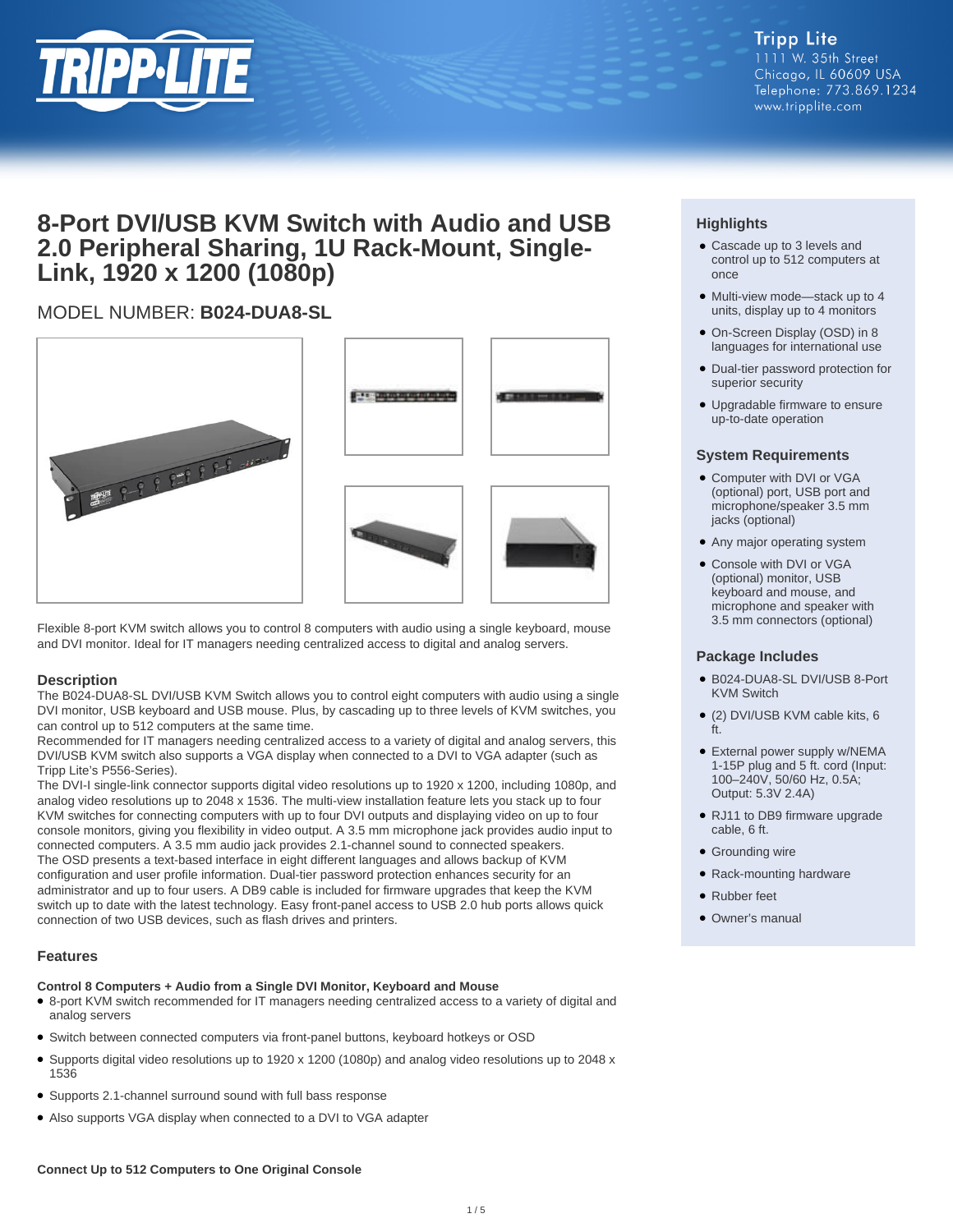

● Expand the number of controlled computers by cascading up 3 levels of KVM switches

#### **Multi-View Installation**

● Allows stacking of up to 4 KVMs for connecting computers with up to 4 DVI outputs and displaying video on up to 4 console monitors

#### **Independent USB 2.0 Peripheral Sharing**

● 2-port front-panel USB 2.0 hub allows sharing of devices (printers, hard drives, scanners, webcams) between connected computers

#### **Multilingual On-Screen Display**

- OSD supports English, German, Japanese, Traditional Chinese, Simplified Chinese, Spanish, Russian and French
- Text-based interface offers direct access to every connected computer
- Backs up and restores KVM configuration and user profile info

#### **Dual-Tier Password Protection**

● Enhances security for administrator and up to 4 users

#### **Hot-Plugging and Auto Scan**

- Computers and devices can be disconnected and reconnected without KVM switch shutdown
- Automatically switches between ports every 5 seconds for convenient monitoring

#### **Flexible Keyboard/Mouse Applications**

- Console mouse port emulation/bypass supports most mouse drivers and multifunction mice
- Complete keyboard emulation for error-free booting

#### **Easy Setup and Use**

- Plug-and-play operation with no software or drivers to install
- Durable metal housing mounts in 1U of space in EIA-standard 19 in. rack
- Upgradable firmware to ensure up-to-date operation
- Compatible with Windows, Mac, Sun and Linux

#### **TAA-Compliant**

● Compliant with the Federal Trade Agreements Act (TAA) for GSA Schedule purchases

# **Specifications**

| <b>OVERVIEW</b> |                                         |
|-----------------|-----------------------------------------|
| <b>UPC Code</b> | 037332205117                            |
| Max CPU         | 512                                     |
| Technology      | USB 2.0 (High Speed); DVI; Stereo Audio |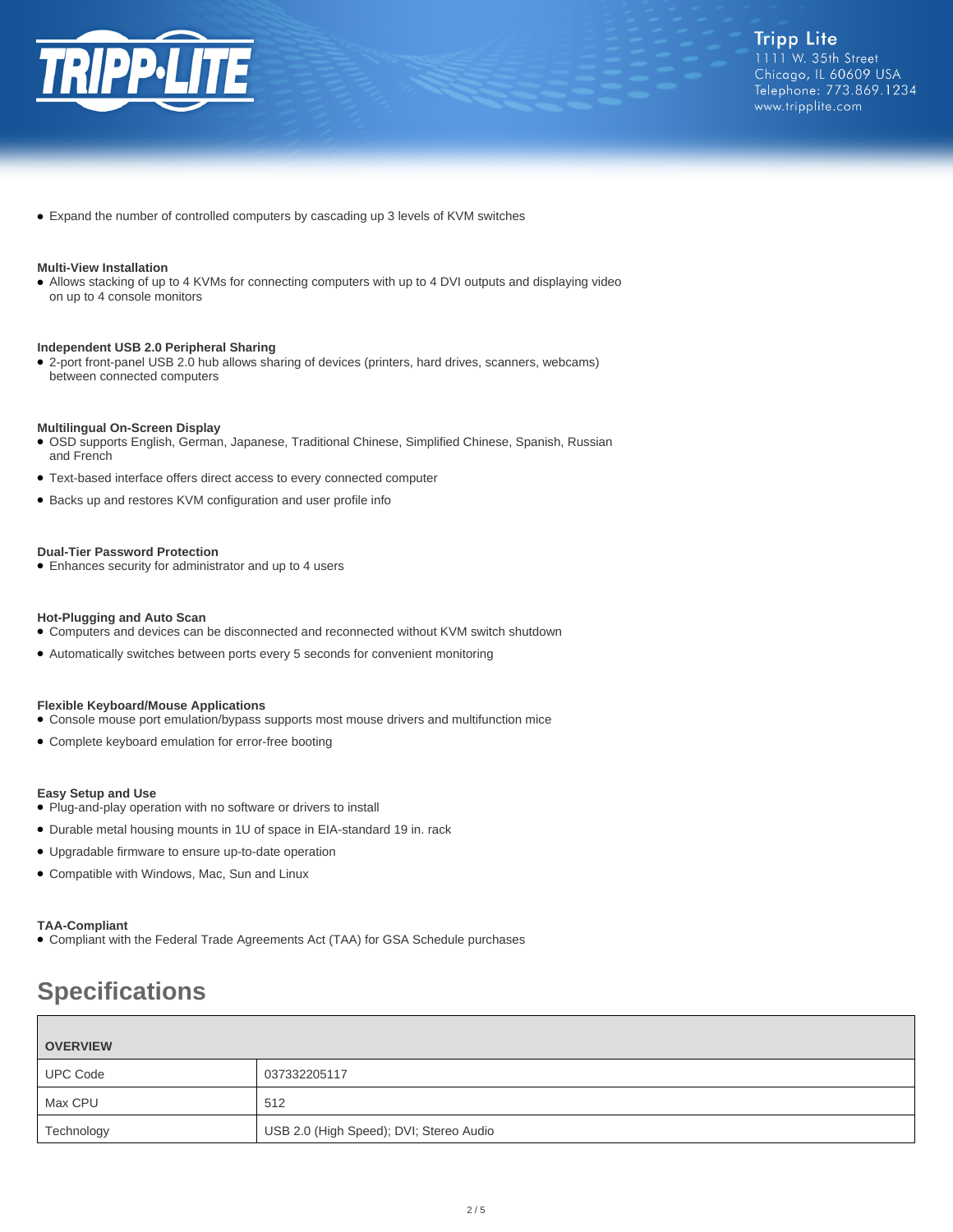

| <b>VIDEO</b>                                             |                                                                                                                                                                         |  |
|----------------------------------------------------------|-------------------------------------------------------------------------------------------------------------------------------------------------------------------------|--|
| Max Supported Video Resolution                           | Digital - 1920 x 1200 @60Hz; Analog - 2048 x 1536 @60Hz                                                                                                                 |  |
| Max. Distance (Between any 2<br>Units)                   | 15-FT                                                                                                                                                                   |  |
| <b>AUDIO</b>                                             |                                                                                                                                                                         |  |
| Audio Specification                                      | 2.1 channel surround sound                                                                                                                                              |  |
| <b>INPUT</b>                                             |                                                                                                                                                                         |  |
| Voltage Compatibility (VAC)                              | 100-250                                                                                                                                                                 |  |
| Input Frequency                                          | 50/60 Hz                                                                                                                                                                |  |
| Input Current                                            | 0.5A                                                                                                                                                                    |  |
| <b>Bus Powered</b>                                       | No                                                                                                                                                                      |  |
| <b>POWER</b>                                             |                                                                                                                                                                         |  |
| <b>AC Adapter</b>                                        | Input: 100-240V, 50/60Hz, 0.5A / Output: 5.3V, 2.4A                                                                                                                     |  |
| <b>External Power Supply Input Specs</b><br>(V / Hz / A) | 100-240V / 50/60Hz / 0.5A                                                                                                                                               |  |
| <b>External Power Supply Output</b><br>Specs (V / A)     | 5.3V / 2.4A                                                                                                                                                             |  |
| External Power Supply Cord Length<br>(f <sub>t</sub> )   | 5                                                                                                                                                                       |  |
| External Power Supply Cord Length<br>(m.)                | 1.5                                                                                                                                                                     |  |
| Power Consumption (Watts)                                | 6.36                                                                                                                                                                    |  |
| External Power Supply Plug(s)                            | NEMA 1-15P North America                                                                                                                                                |  |
| <b>USER INTERFACE, ALERTS &amp; CONTROLS</b>             |                                                                                                                                                                         |  |
| <b>LED</b> Indicators                                    | (x8) Connection (Dim Orange), KVM and Audio Focus (Bright Orange), Reset, Auto Scan or Firmware Upgrade<br>Mode (Flash); (x8) USB Hub Focus (Green); (x1) Power (Green) |  |
| <b>PHYSICAL</b>                                          |                                                                                                                                                                         |  |
| Color                                                    | <b>Black</b>                                                                                                                                                            |  |
| Material of Construction                                 | Metal                                                                                                                                                                   |  |
| Rackmountable                                            | Yes                                                                                                                                                                     |  |
| Unit Dimensions (hwd / in.)                              | $1.73 \times 17.2 \times 6.3$                                                                                                                                           |  |
| Unit Weight (lbs.)                                       | 6.2                                                                                                                                                                     |  |
| Unit Weight (kg)                                         | 2.81                                                                                                                                                                    |  |
| <b>ENVIRONMENTAL</b>                                     |                                                                                                                                                                         |  |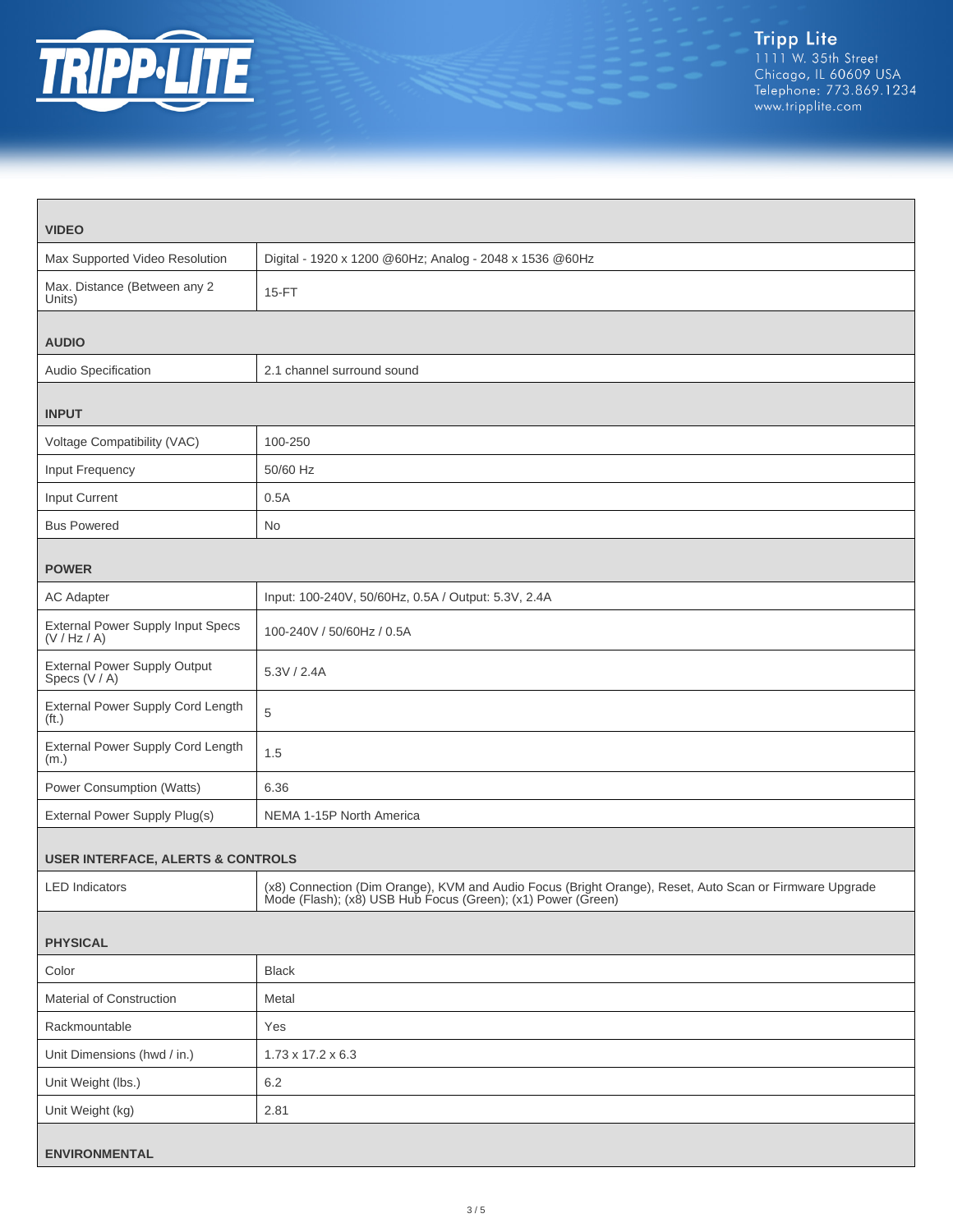

Tripp Lite<br>1111 W. 35th Street<br>Chicago, IL 60609 USA<br>Telephone: 773.869.1234<br>www.tripplite.com

| <b>Operating Temperature Range</b>       | 32 to 122 F (0 to 50 C)     |  |
|------------------------------------------|-----------------------------|--|
| Storage Temperature Range                | -4 to 140 F (-20 to 60 C)   |  |
| <b>Relative Humidity</b>                 | 0 to 80% RH, Non-Condensing |  |
| <b>BTUs</b>                              | DC5.3V 4.53W / 47BTU        |  |
| <b>COMMUNICATIONS</b>                    |                             |  |
| Port Control                             | Push Buttons, Hotkeys, OSD  |  |
| <b>IP Remote Access</b>                  | No                          |  |
| <b>CONNECTIONS</b>                       |                             |  |
| Number of Ports                          | 8                           |  |
| <b>PC/Server Connections</b>             | DVI; USB                    |  |
| Side A - Connector 1                     | (8) DVI-I (FEMALE)          |  |
| Side A - Connector 2                     | (8) USB B (FEMALE)          |  |
| Side A - Connector 3                     | (16) 3.5MM (FEMALE)         |  |
| Side B - Connector 1                     | (1) DVI-I (FEMALE)          |  |
| Side B - Connector 2                     | (1) HD15 (FEMALE)           |  |
| Side B - Connector 3                     | (4) USB A (FEMALE)          |  |
| Side B - Connector 4                     | (4) 3.5MM (FEMALE)          |  |
| Side B - Connector 5                     | (1) RJ11 (FEMALE)           |  |
| Computer Keyboard and Mouse<br>Interface | <b>USB</b>                  |  |
| <b>Computer Monitor Interface</b>        | DVI-I Single-Link           |  |
| Console Keyboard and Mouse<br>Interface  | <b>USB</b>                  |  |
| Console Monitor Interface                | DVI-I Single-Link; VGA      |  |
| <b>Connector Plating</b>                 | Nickel                      |  |
| <b>PORT EXPANSION</b>                    |                             |  |
| Daisy-chainable or Cascadable            | Cascadable                  |  |
| <b>FEATURES &amp; SPECIFICATIONS</b>     |                             |  |
| Number of Users                          | $\mathbf{1}$                |  |
| <b>NIAP-Certified Secure</b>             | No                          |  |
| On-Screen Display (OSD)                  | Yes                         |  |
| Port Selection                           | Pushbutton; Hotkey; OSD     |  |
| <b>USB Hub Ports</b>                     | Yes                         |  |
| Number of USB Hub Ports                  | $\overline{c}$              |  |